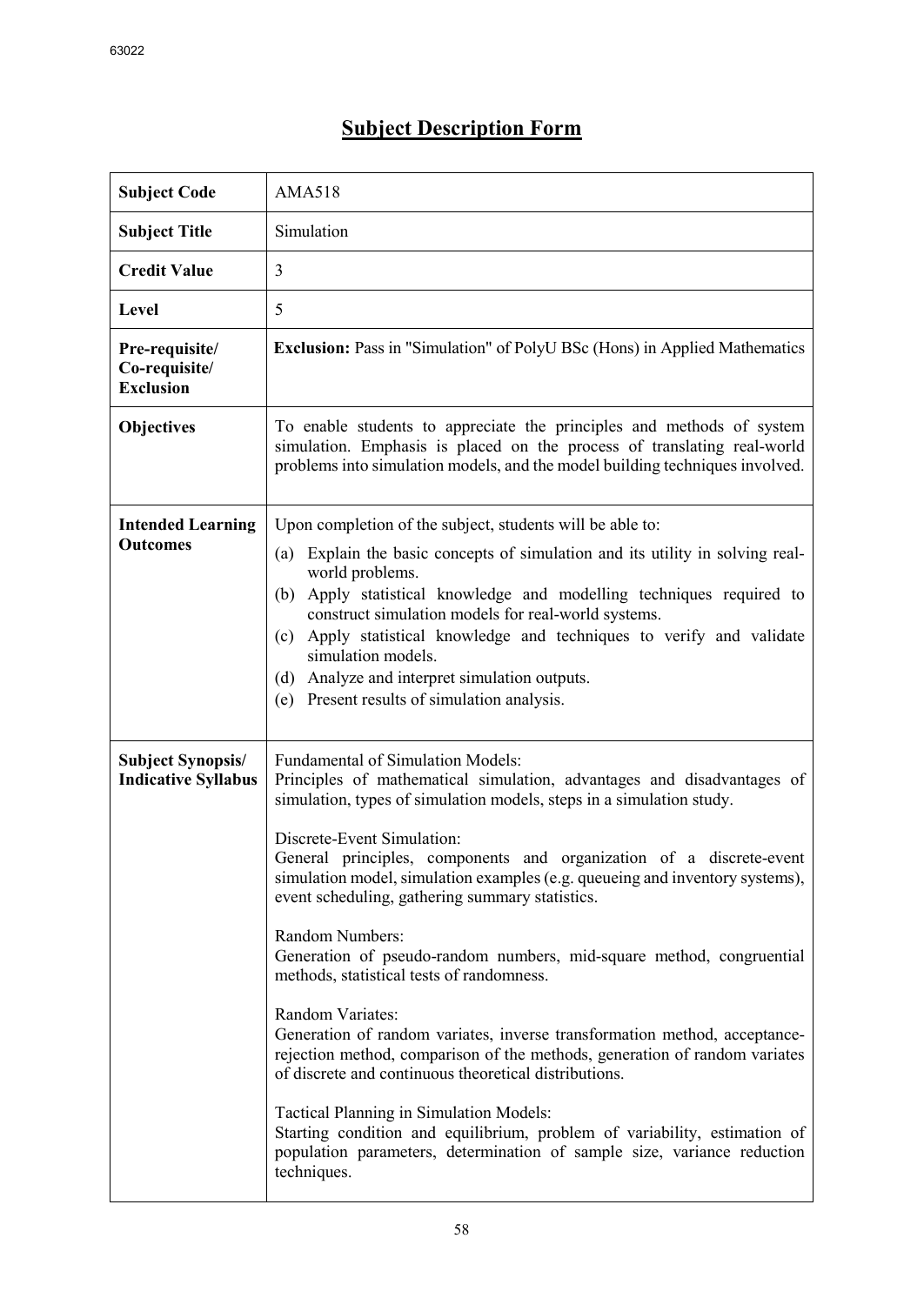|                                                                                             | Validity and Analysis:<br>Verification and validation of simulation models, comparisons, appropriate<br>statistical tests, sensitivity analysis, simulation run statistics, replication of<br>runs, elimination of initial bias, batch means, and regenerative techniques.<br>Computer Language for Discrete-Event Simulation:<br>Learn programming with the statistical computing software R.                                                                                                         |                            |              |              |                                                                      |         |   |  |
|---------------------------------------------------------------------------------------------|--------------------------------------------------------------------------------------------------------------------------------------------------------------------------------------------------------------------------------------------------------------------------------------------------------------------------------------------------------------------------------------------------------------------------------------------------------------------------------------------------------|----------------------------|--------------|--------------|----------------------------------------------------------------------|---------|---|--|
| <b>Teaching/Learning</b><br><b>Methodology</b>                                              | The subject will be delivered mainly through lectures and tutorials.<br>The<br>teaching and learning approach is mainly problem-solving oriented.<br>The<br>approach aims at the development of mathematical techniques and how the<br>techniques can be applied to solving problems. Students are encouraged to<br>adopt a deep study approach by employing high level cognitive strategies, such<br>as critical and evaluative thinking, relating, integrating and applying theories<br>to practice. |                            |              |              |                                                                      |         |   |  |
| <b>Assessment</b><br><b>Methods</b> in<br><b>Alignment with</b><br><b>Intended Learning</b> | Specific assessment<br>methods/tasks                                                                                                                                                                                                                                                                                                                                                                                                                                                                   | $\frac{0}{0}$<br>weighting | appropriate) |              | Intended subject learning outcomes<br>to be assessed (Please tick as |         |   |  |
| <b>Outcomes</b>                                                                             |                                                                                                                                                                                                                                                                                                                                                                                                                                                                                                        |                            | a            | b            | $\mathbf c$                                                          | d       | e |  |
|                                                                                             | 1. Assignments                                                                                                                                                                                                                                                                                                                                                                                                                                                                                         | 30%                        | $\checkmark$ | $\checkmark$ | ✓                                                                    | ✓       | ✓ |  |
|                                                                                             | 2. Mid-term test                                                                                                                                                                                                                                                                                                                                                                                                                                                                                       | 20%                        | ✓            | $\checkmark$ | $\checkmark$                                                         | ✓       | ✓ |  |
|                                                                                             | 3. Examination                                                                                                                                                                                                                                                                                                                                                                                                                                                                                         | 50%                        | $\checkmark$ | $\checkmark$ | $\checkmark$                                                         | ✓       | ✓ |  |
|                                                                                             | Total                                                                                                                                                                                                                                                                                                                                                                                                                                                                                                  | 100 %                      |              |              |                                                                      |         |   |  |
|                                                                                             | Continuous Assessment comprises of assignments (including a mini project<br>report), and a mid-term test. A written examination is held at the end of the<br>semester.                                                                                                                                                                                                                                                                                                                                 |                            |              |              |                                                                      |         |   |  |
| <b>Student Study</b><br><b>Effort Required</b>                                              | Class contact:                                                                                                                                                                                                                                                                                                                                                                                                                                                                                         |                            |              |              |                                                                      |         |   |  |
|                                                                                             | Lecture<br>٠                                                                                                                                                                                                                                                                                                                                                                                                                                                                                           |                            |              |              | 26 Hrs.                                                              |         |   |  |
|                                                                                             | Tutorial<br>П                                                                                                                                                                                                                                                                                                                                                                                                                                                                                          |                            |              |              | 13 Hrs.                                                              |         |   |  |
|                                                                                             | Other student study effort:                                                                                                                                                                                                                                                                                                                                                                                                                                                                            |                            |              |              |                                                                      |         |   |  |
|                                                                                             | Mini-project<br>Ξ                                                                                                                                                                                                                                                                                                                                                                                                                                                                                      |                            |              |              |                                                                      | 18 Hrs. |   |  |
|                                                                                             | Laboratory (unsupervised)<br>٠                                                                                                                                                                                                                                                                                                                                                                                                                                                                         |                            |              | 40 Hrs.      |                                                                      |         |   |  |
|                                                                                             | Private-study<br>٠                                                                                                                                                                                                                                                                                                                                                                                                                                                                                     |                            |              |              |                                                                      | 40 Hrs. |   |  |
|                                                                                             | Total student study effort                                                                                                                                                                                                                                                                                                                                                                                                                                                                             |                            |              |              | 137 Hrs.                                                             |         |   |  |